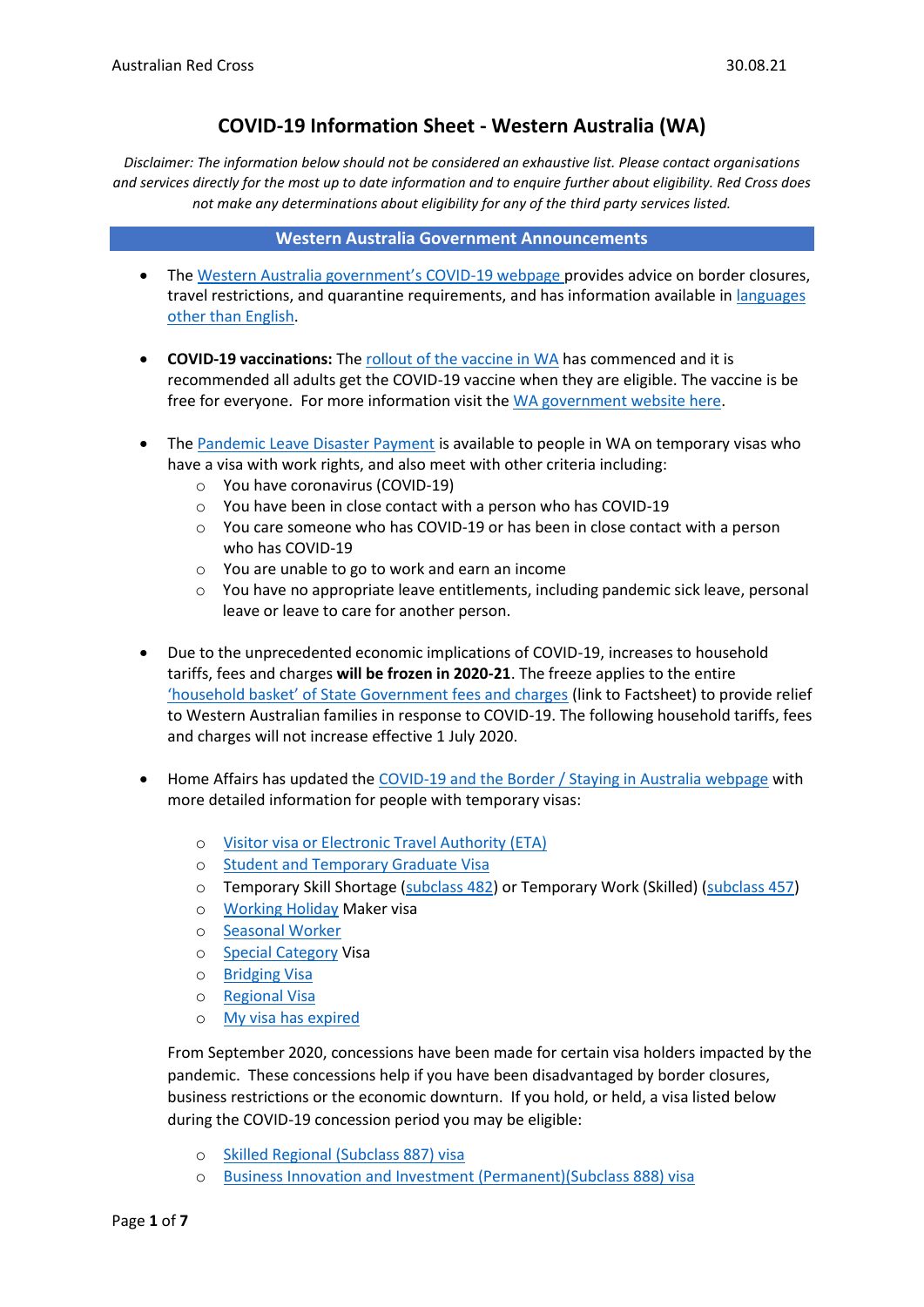- o [Business Innovation and Investment \(Provisional\)\(Subclass 188\) visa](https://immi.homeaffairs.gov.au/visas/getting-a-visa/visa-listing/business-innovation-and-investment-188)
- o [Safe Haven Enterprise \(Subclass 790\) visa](https://immi.homeaffairs.gov.au/visas/getting-a-visa/visa-listing/safe-haven-enterprise-790/safe-haven-enterprise-visa-pathway)
- o [Temporary Graduate \(Subclass 485\) visa](https://immi.homeaffairs.gov.au/visas/getting-a-visa/visa-listing/temporary-graduate-485)

For information on the [Temporary Activity Visa \(subclass 408\)](https://immi.homeaffairs.gov.au/visas/getting-a-visa/visa-listing/temporary-activity-408/australian-government-endorsed-events#Overview) visit the Home Affairs website.

#### **How to stay COVID safe**

• With the relaxing of restrictions, and opening of state and some international borders, Australian governments are encouraging everyone to remain COVID safe.

# **Physical distancing**

- $\circ$  When and where possible, remain 1.5 metres away from other people.
- o Avoid physical greetings such as handshaking, hugs and kisses.
- o Take extra care if you are using [public transport.](https://www.infrastructure.gov.au/transport/files/covid19_public_transport_principles_29052020.pdf)
- o Avoid crowds and large public gatherings.
- o Wear a mask when in public.

#### **Workplaces & schools**

- o Follow the recommended government [health and hygiene advice.](https://www.health.gov.au/news/health-alerts/novel-coronavirus-2019-ncov-health-alert/how-to-protect-yourself-and-others-from-coronavirus-covid-19/good-hygiene-for-coronavirus-covid-19)
- o Avoid non-essential face to face meetings.
- o Provide alcohol-based hand rub for all staff.
- o Eat lunch at your desk or outside rather than in the lunchroom.
- o Regularly clean and disinfect surfaces that many people touch.
- o Open windows or adjust air conditioning for more ventilation.
- o Stay at home if you are feeling unwell.

# **Employment & Work Rights**

- From 01 May 2021, if you relocate to take up ongoing work, including an apprenticeship, for more than 20 hours a week for more than six months, you may be eligible to receive up to:
	- $\circ$  \$3,000 if you relocate to a capital city\*
	- o \$6,000 if you relocate to a regional area
	- o An extra \$3,000 if you relocate with a dependent.

For more information on Relocation Assistance, visit the Australian Government's Department of Education, Skills & Employmen[t website here.](https://www.dese.gov.au/rattuaj)

#### • **Temporary relaxation of working hours for student visa holders**

Due to exceptional circumstances during the COVID-19 pandemic and the need to ensure the supply of critical services, the [Department of Home Affairs and Australian Border Force](https://immi.homeaffairs.gov.au/visas/getting-a-visa/visa-listing/student-500/temporary-relaxation-of-working-hours-for-student-visa-holders) will take a flexible approach to student visa holders working beyond their usual work limitations, but only in specified industries.

You can work more than 40 hours a fortnight if you are:

- o employed by an aged care Approved Provider or Commonwealth-funded aged care service provider with a RACS ID or a NAPS ID, before 8 September 2020
- o employed by a registered National Disability Insurance Scheme provider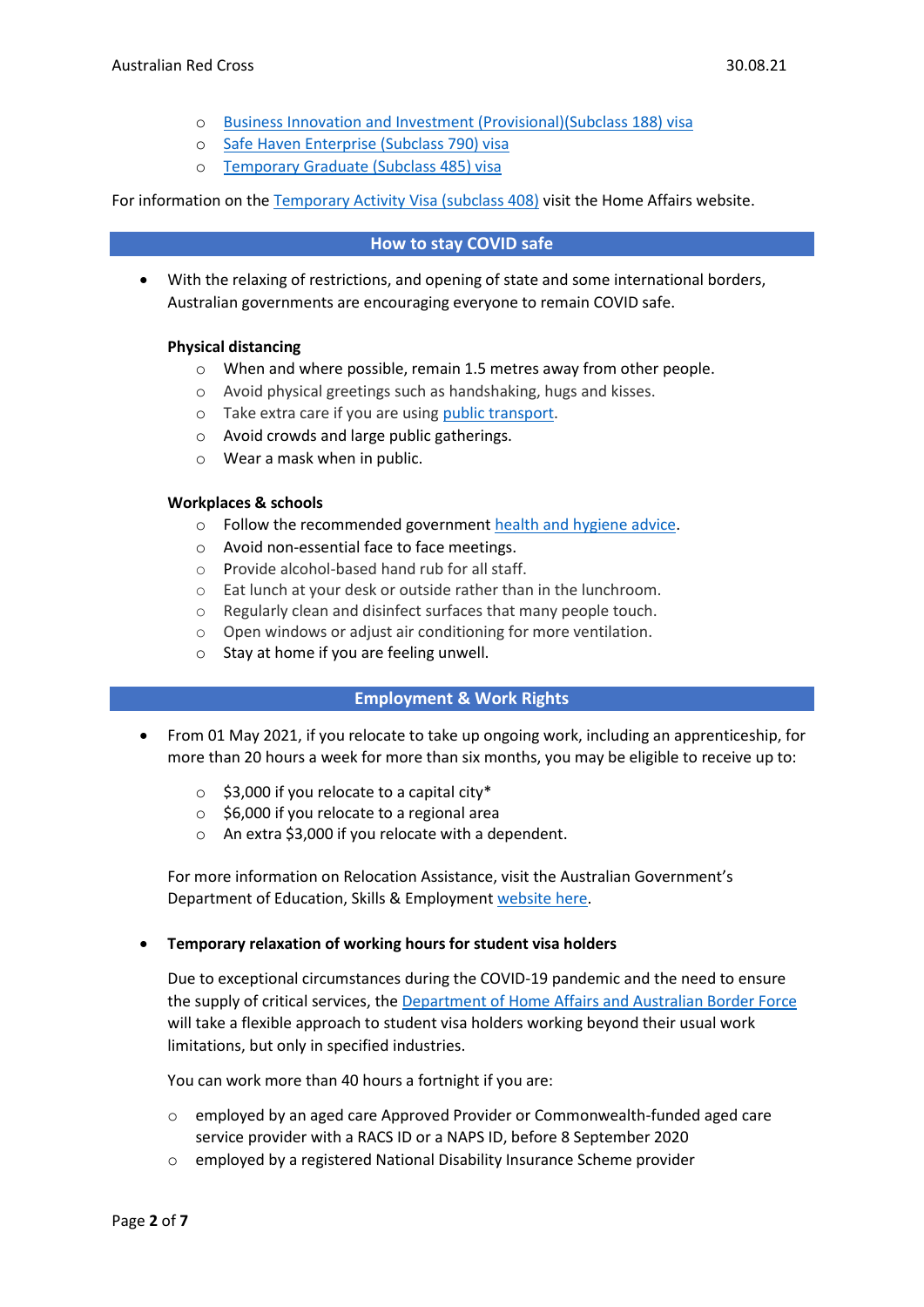o enrolled in a health care related course and you are supporting the health effort against COVID-19, as directed by health officials.

You **cannot** work more than 40 hours if you are employed in a supermarket.

All workers in Australia have the same rights and protections at work, regardless of citizenship or visa status. Your employer must comply with Australian workplace and immigration laws, including their obligation to:

- Pay you the right pay rate for all time worked
- Provide a safe workplace.
- For information on [working](https://immi.homeaffairs.gov.au/visas/getting-a-visa/visa-listing/student-500/temporary-relaxation-of-working-hours-for-student-visa-holders) in Australia visit the [Home Affairs website.](https://immi.homeaffairs.gov.au/visas/working-in-australia)

The Fair Work [Ombudsman](https://www.fairwork.gov.au/) provides education, assistance, advice and guidance to employers and employees, and can inquire into and investigate breaches of the Fair Work Act.

# **Food /Emergency Relief**

- [AskIzzy](https://askizzy.org.au/) is a national database with links to supports including housing, food and clothing, health services, financial support, family violence assistance, and much more.
- The National Debt Helpline provides free financial advice, and [the NDH website](https://ndh.org.au/) has information on topics such as rent, utilities and emergency financial assistance. The NDH is open Monday to Friday from 9:30am – 4:30pm, on 1800 007 007.
- WA [Connect](http://www.erconnect.org.au/) is on online directory for services in WA. It provides information on accommodation, financial assistance, emergency relief, food, toiletries, legal support, counselling, health, showers, employment, furniture, Centrelink and car repairs.

| Organisation                                   | <b>Service</b>           | <b>Contact</b> | <b>Hours/Location</b>                      |
|------------------------------------------------|--------------------------|----------------|--------------------------------------------|
| <b>St Vincent De Paul</b>                      | ER/Food                  | 1300 794 054   | Call prior to 1pm Monday - Friday          |
| <b>Salvation Army</b>                          | ER/Food                  | 9305 2131      | Merriwa 8am Wednesdays                     |
| <b>Salvation Army</b>                          | ER/Food                  | 9401 3408      | Heathridge Monday - Friday                 |
| <b>Salvation Army</b>                          | ER/Food                  | 9260 9500      | City Monday - Friday $9.00 - 14.00$        |
| <b>Duncraig Information</b>                    | ER/Food                  | 9448 5111      | Stirling Tues, Thur and Fri morning        |
| and Care Centre                                |                          |                |                                            |
| <b>Anglicare</b>                               | ER/Food                  | 9247 9705      | Joondalup & Wanneroo Mon & Fri AM          |
| <b>Spiers Centre</b>                           | ER/Food                  | 9401 2699      | Joondalup & Wanneroo $M - F$ , $9 - 3$     |
| <b>Uniting Aid</b>                             | ER.                      | 9344 3840      | Stirling Tuesday and Friday 9.00 - 14.00   |
| <b>Country Women's</b>                         | ER                       | 9321 6041      |                                            |
| <b>Association</b>                             |                          |                |                                            |
| <b>Uniting Care West</b>                       | <b>ER</b>                | 9206 6200      | Merriwa $M - Th$ , $9 - 2$ . Call Wed 10AM |
| <b>Uniting Care West</b>                       | ER                       | 9220 1288      | City Mon And Tue 8.30 -14.00               |
| <b>True North</b>                              | Food                     | 9403 1800      | Mon - Wed & Fri 9.00 - 16.00               |
| <b>i60</b>                                     | Food                     | 9562 3002      |                                            |
| <b>Victory Life</b>                            | Food                     | 5 Niel Street  | Tuesday – Friday                           |
|                                                |                          | Osborne Park   |                                            |
| <b>Financial Counselling</b><br><b>Hotline</b> | Financial<br>Counselling | 1800 889 364   | All suburbs                                |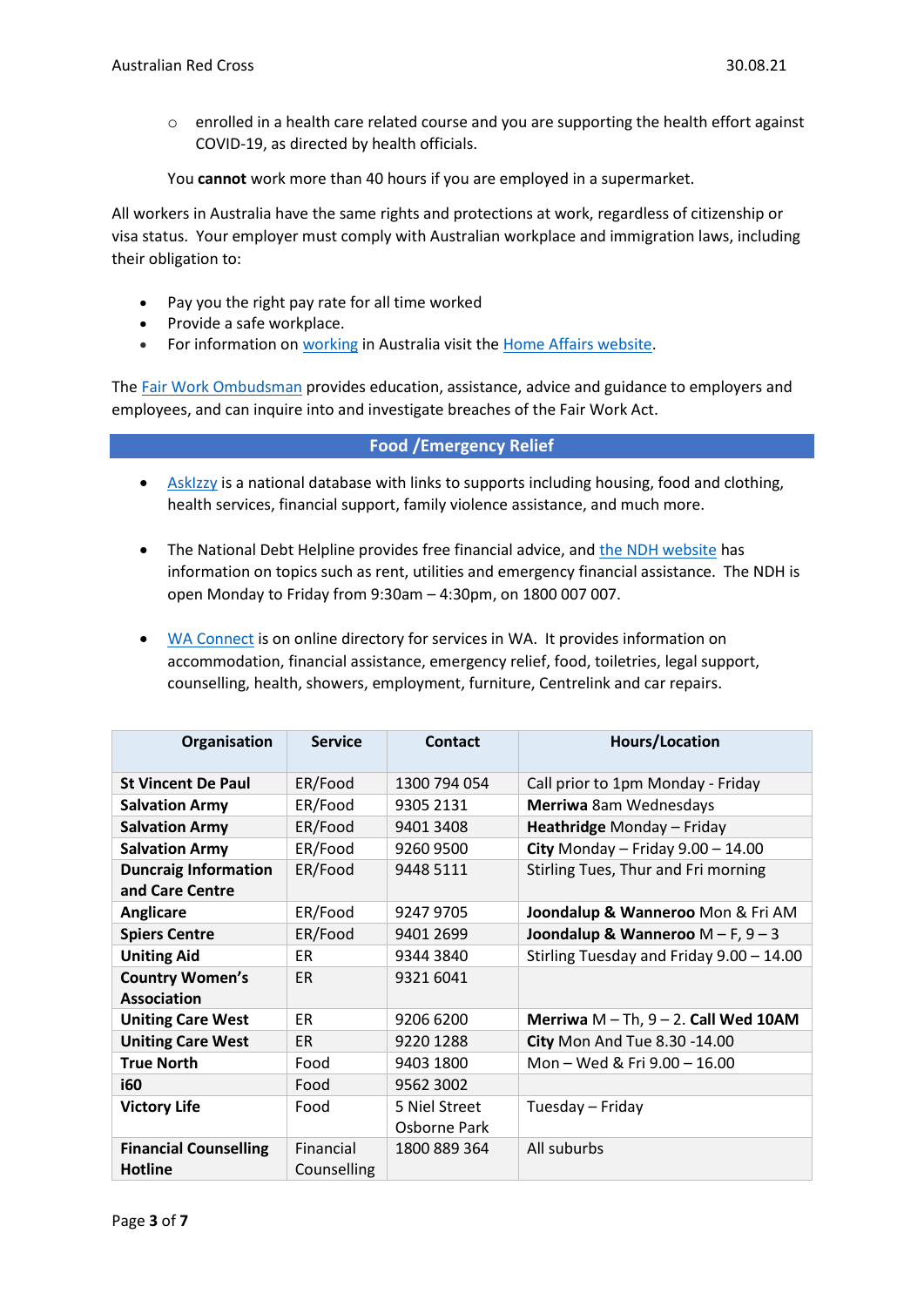# **Rent and Utilities**

- The extended COVID-19 emergency period has ended, which means the ordinary tenancy laws under the *[Residential Tenancies Act 1987](https://www.legislation.wa.gov.au/legislation/statutes.nsf/main_mrtitle_821_homepage.html)* (WA) apply again.
	- $\circ$  Landlords and tenants are encouraged to act and negotiate in good faith to agree on reasonable and workable tenancy arrangements, helping to create a safe and secure renting future for everyone.
	- o Tenants are encouraged to [contact Consumer Protection to seek advice and report](https://www.commerce.wa.gov.au/announcements/tenants-urged-seek-advice-and-report-unlawful-evictions)  [unlawful evictions.](https://www.commerce.wa.gov.au/announcements/tenants-urged-seek-advice-and-report-unlawful-evictions)
	- o Consumer Protection has created resources to help landlords and tenants with renting matters now the emergency period has ended, and these are available here.
- The [Residential Rent Relief Grant Scheme](https://www.commerce.wa.gov.au/consumer-protection/residential-rent-relief-grant-scheme) has expanded to offer future rent support for tenants who are struggling financially to meet rent payments after the end of the emergency period. To assess your initial eligibility [take this two minute survey.](https://www.surveymonkey.com/r/RRRGSTool)
- Tenancy WA has merged with two other community legal centres, the Employment Law Centre and The Humanitarian Group to form a new entity – **[Circle Green Community Legal](https://circlegreen.org.au/)**. Circle Green Community Legal provides all of the legal advice, information, advocacy and education services that Tenancy WA provided, including if you:
	- o rent a private home;
	- o live in public housing;
	- o live in community housing;
	- o rent a caravan or a unit in a residential park;
	- o are boarding in a lodging house or a private home.

#### **[Energy and Water Ombudsman Western Australia](http://www.ombudsman.wa.gov.au/ewowa/community/community.htm)**

• Information sheets available in [languages other than English here.](http://www.ombudsman.wa.gov.au/ewowa/languages/languages.htm)

#### **[Hardship Utilities Grants Scheme](https://concessions.communities.wa.gov.au/Concessions/Pages/HUGS-(Hardship-Utility-Grant-Scheme).aspx)**

• The Hardship Utility Grant Scheme (HUGS) assists WA utility customers who are in financial hardship and are unable to pay their utility bills. The purpose of HUGS is to assist customers in financial hardship with their connection to essential services. Information regarding eligibility and applications can be found on the [ConcessionsWA](https://concessions.communities.wa.gov.au/Concessions/Pages/HUGS-(Hardship-Utility-Grant-Scheme).aspx) website.

#### **Housing / Homelessness**

- Consumer Protection has created resources to help landlords and tenants with renting matters now the emergency period has ended, and these are available here.
	- o [Entry Point Perth](file://///rcau.org.au/Citrix/FolderRedirection/nhoagland/AppData/Roaming/Microsoft/Word/entrypointperth.com.au) Phone: 6496 0001 or 1800 124 684 for a free assessment and referral service assisting people who are homeless or at risk of homelessness in WA to access accommodation and support options.
- [Homeless Advisory Service](http://www.dcp.wa.gov.au/CrisisAndEmergency/Pages/CrisisHomelessnessServices.aspx) provides information to primary and secondary homeless people that will assist them to seek their own accommodation. Telephone: 1800 065 892.
- **Crisis Care** is a telephone information and counselling service for people in crisis needing urgent help. To call Crisis Care, please call 9223 1111 or 1800 199 008.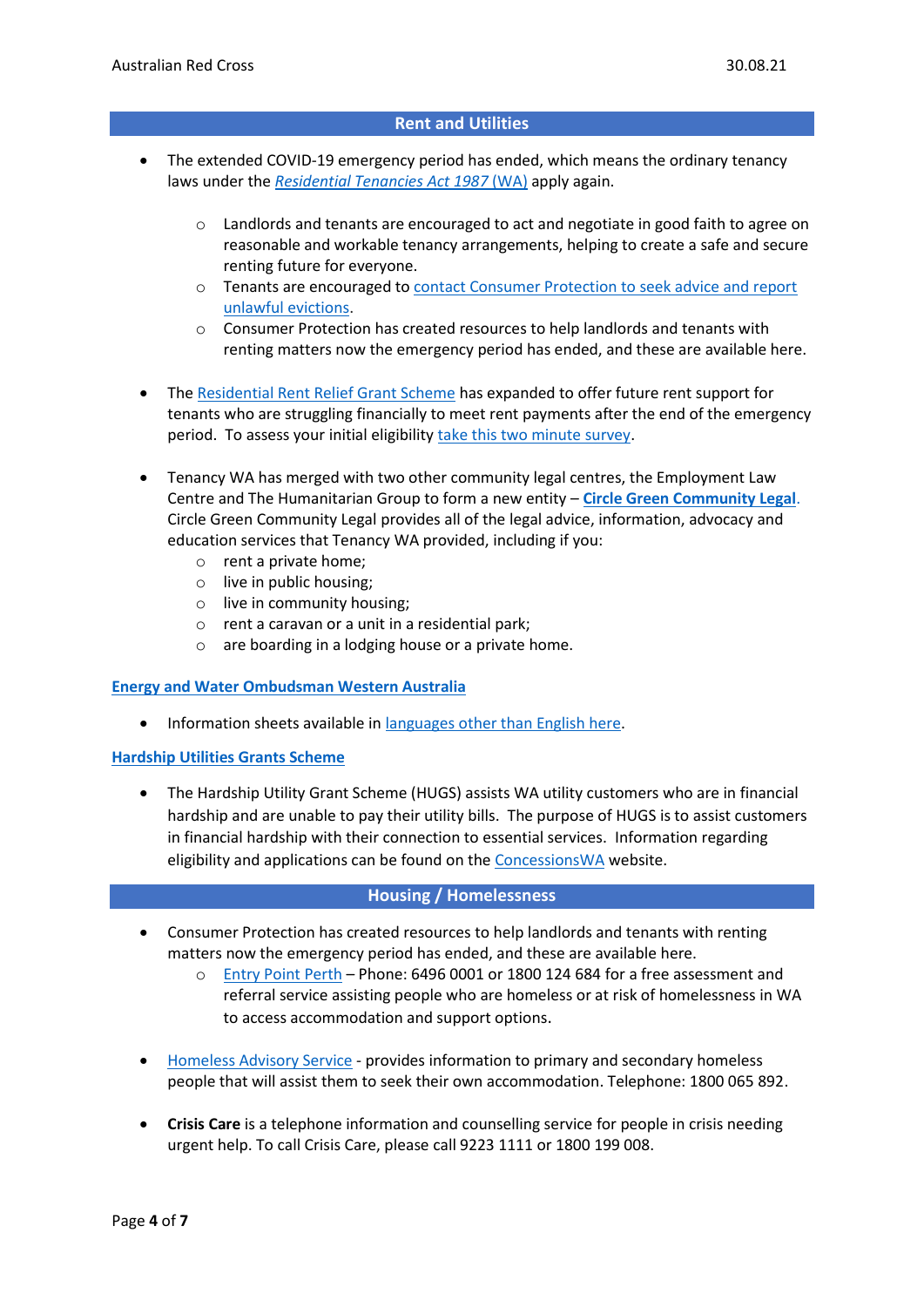- [WA Housing](http://options.wahousinghub.org.au/places/crisis-accommodation/) Hub includes a range of resources on crisis accommodation in WA.
- Multicultural Service Centre of WA [Multicultural Housing Services Program](http://mscwa.com.au/our-programs/multicultural-housing-services-program/) Assists migrants and refugees experiencing difficulties in maintaining private rental tenancies. Phone: 9328 1544

# **Health and Medical Care**

- For up-to-date COVID-19 coronavirus health and information and advice visit the Department of Health's [Healthy WA](https://healthywa.wa.gov.au/) website or call 132 68 43.
- **Mental Health Emergency Line –** 1300 555 788 (Available 24/7)
- **Crisis Care** is a telephone information and counselling service for people in crisis needing urgent help. To call Crisis Care, please call 9223 1111 or 1800 199 008.
- [What if I don't have Medicare?](https://ww2.health.wa.gov.au/~/media/Files/Corporate/general%20documents/Infectious%20diseases/PDF/Coronavirus/coronavirus-faqs.pdf#page=3) Most travelers to WA will have travel insurance. To support the WA Health response to COVID- 19, the Minister for Health has confirmed that those people who are not eligible for Medicare AND who present to WA Health facilities for assessment in relation to COVID-19 infection, will not be charged out of pocket expenses.
- Th[e Refugee Health Guide](https://refugeehealthguide.org.au/referrals) includes programs staffed by refugee nurses, doctors and other specialists that operate nationally - providing specialised mental and primary health care and service coordination to refugees and people seeking asylum. Information on referral pathways in Western Australia are foun[d here.](https://refugeehealthguide.org.au/referrals/western-australia/)
- [Reciprocal Health Care Agreements:](https://www.servicesaustralia.gov.au/individuals/services/medicare/reciprocal-health-care-agreements) Agreements with 11 countries that cover the cost of medically necessary care when Australians visit certain countries and visitors from these countries visit Australia. Those visiting Australia from the following countries may be eligible for medical care under Medicare while in Australia, information for each country is available [here.](https://www.servicesaustralia.gov.au/individuals/services/medicare/reciprocal-health-care-agreements/when-you-visit-australia)
- [Temporary Visa Categories Covered by Ministerial Orders \(eligible for Medicare\)](https://www.servicesaustralia.gov.au/individuals/subjects/how-enrol-and-get-started-medicare/enrolling-medicare/how-enrol-medicare-if-youre-temporary-resident-covered-ministerial-order)
- To support older people from culturally diverse backgrounds, the Australian Department of Health has funded the Multilingual Older Persons COVID-19 Support Line. The support line will run for six months from 10 February 2021 until 31 July 2021 will be offered in the following six languages – Arabic, Cantonese, Mandarin, Greek, Italian & Vietnamese. For more information visit the [PICAC Alliance website.](http://www.picacalliance.org/multilingual-older-persons-covid-19-support-line/)

#### **Information for the LGBTQI+ community**

• Information on health and counselling services, social groups, legal support, multicultural specific services, and other services can be found on this [national LGBTQI+ directory.](https://docs.google.com/spreadsheets/d/1CTv8NSkImdhclvS_ZJ61t1k33KPE5f4PF0wWApP6aFk/edit#gid=1868596043)

# **Information for International Students in WA**

• Study Australia website – [COVID-19 International Student Information](https://www.studyinaustralia.gov.au/English/student-support) and the [Department](https://www.dese.gov.au/covid-19/international-students)  [of Education, Skills and Employment \(DESE\)](https://www.dese.gov.au/covid-19/international-students) provide information and links to supports. International students hotline (1300 981 621) / [international.students@dese.gov.au](mailto:international.students@dese.gov.au)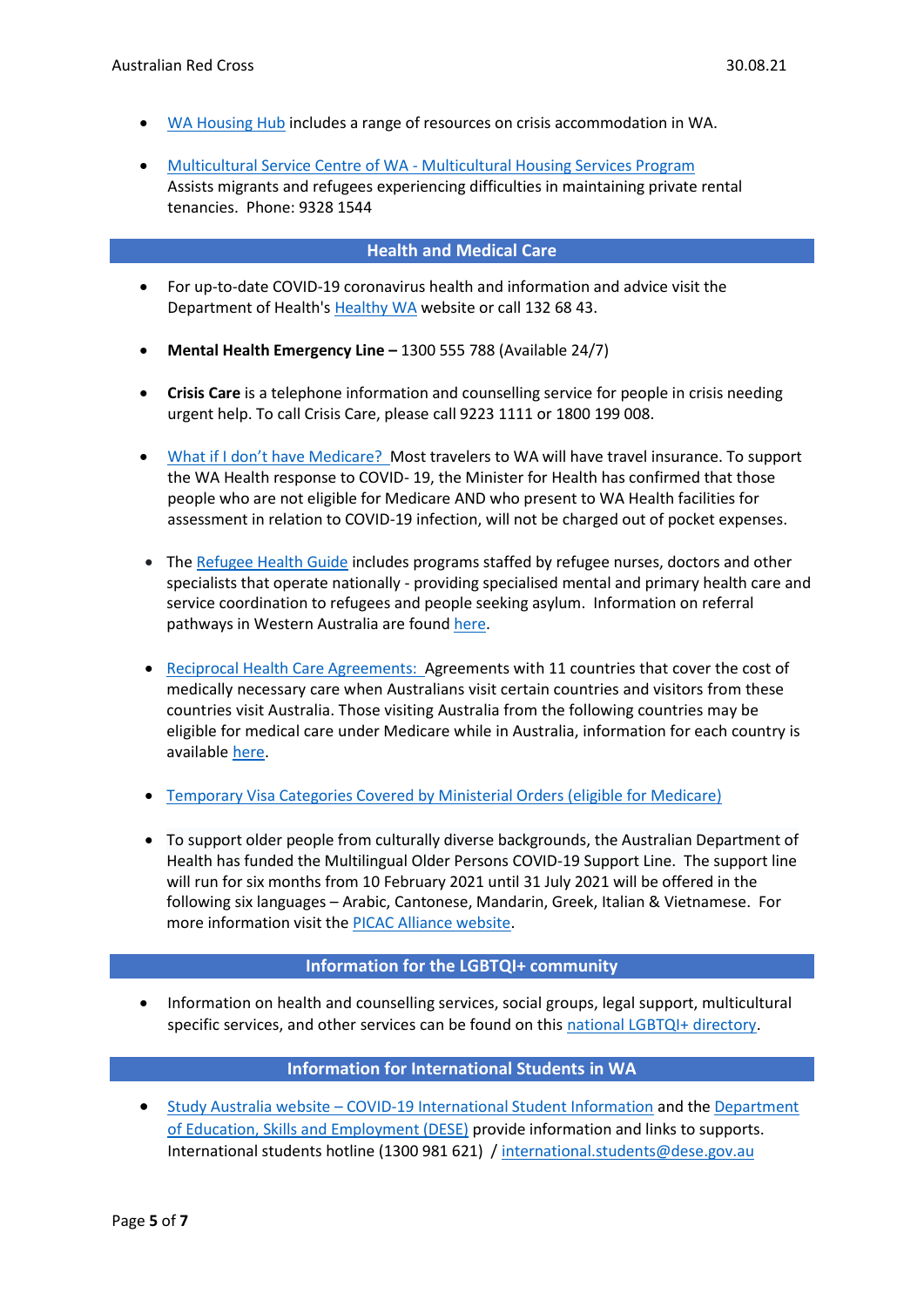- The **Study Perth** Crisis Relief Fund has closed. Check th[e website](https://www.studyperth.com.au/covid-19-information/) for any information on the program reopening. Study Perth also has a fre[e international](https://jobs.studyperth.com.au/?_ga=2.106416903.546237401.1610325166-770689733.1610325166) student's jobs board.
- **University of Western Australia** ha[s general information](https://www.web.uwa.edu.au/novel-coronavirus) on COVID-19, and a number of [student support services.](https://www.uwa.edu.au/students/need-help/care-and-support)
- **Curtin University** has student support through [Curtin Connect.](https://students.connect.curtin.edu.au/app/answers/detail/a_id/1721/kw/curtin%20connect)
- **Edith Cowan University** has [student supports](https://www.ecu.edu.au/covid-19/information-for-students#supportForStudents) available, including student loans. For more information visit th[e website.](https://www.ecu.edu.au/covid-19/overview)
- **Murdoch University** has a [Student Assistance Fund](https://www.murdoch.edu.au/mymurdoch/support-advice/student-admin/fees-and-finances/covid-19-student-support-package) available to eligible students.
- **Southern Cross University** [website](https://www.scu.edu.au/coronavirus/information-for-students/) has updated information about student support and return to campus in 2021. If you need to contact the University because your situation is affected by the COVID-19 outbreak, please use this dedicated email: [SCUAssist@scu.edu.au.](mailto:SCUAssist@scu.edu.au)

# **Information for New Zealanders living in Australia**

New Zealand citizens in Australia on a Special Category Visa (SCV) may be able to access a range of payments, depending on their circumstances.

- $\circ$  Those who came to Australia prior to 26 February 2001 generally have protected status and have the same access to all Australian payments as permanent residents and Australian citizens, where eligible, including JobSeeker Payment.
- o New Zealanders who came to Australia after 26 February 2001 and have non-protected status can access family payments, such as FTB, paid parental leave payments and childcare subsidy, where eligible. If they have been continuously living in Australia for at least 10 years since February 2001, they can also access JobSeeker Payment or Youth Allowance for a one-off period of up to six months.
- $\circ$  New Zealanders on an SCV may be eligible for the JobKeeper Payment if they meet the qualifying criteria[, https://treasury.gov.au/coronavirus/jobkeeper.](https://treasury.gov.au/coronavirus/jobkeeper)
- o New Zealand citizens may also be able to claim the Age Pension or, in limited circumstances, Disability Support Pension or Carer Payment, under the Social Security Agreement between Australia and New Zealand.
- For further general information: <https://www.servicesaustralia.gov.au/individuals/subjects/payments-visa-holders>
- Individuals needing specific advice on their circumstances should contact Services Australia: <https://www.servicesaustralia.gov.au/individuals/contact-us>

# **Additional Information for People Seeking Asylum and Refugees**

- If you have a Temporary Protection Visa (TPV) or Safe Haven Enterprise Visa (SHEV), you are eligible to apply for th[e Special Benefit payment through Centrelink.](https://www.servicesaustralia.gov.au/individuals/services/centrelink/special-benefit) You will need to meet the other criteria for the payment. Click the link for more information.
- [Status Resolution Support Services](https://immi.homeaffairs.gov.au/what-we-do/status-resolution-service/status-resolution-support-services) (SRSS)